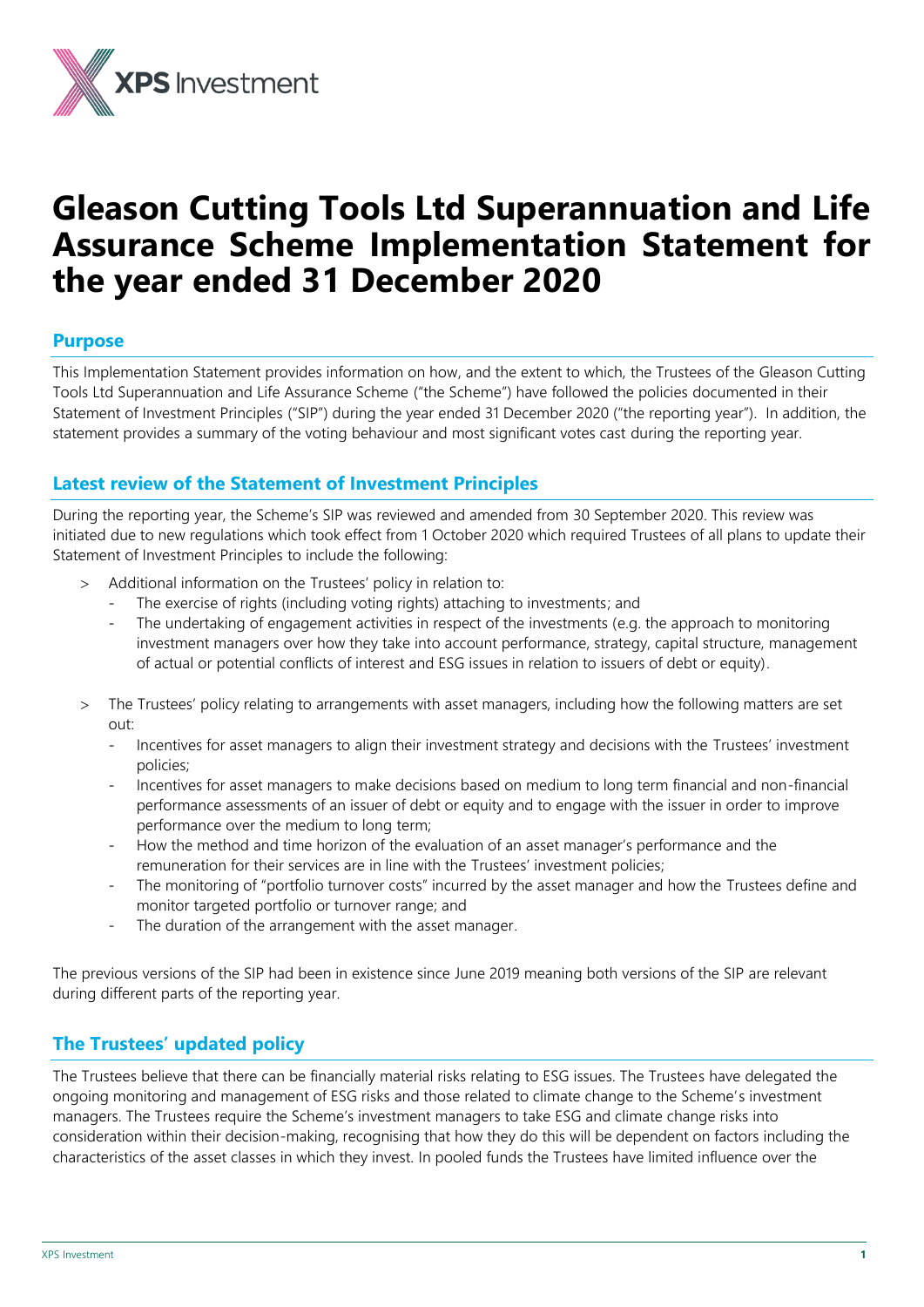

managers' investment practices, particularly in relation to those pooled funds which are designed to track an index where the choice of the index dictates the assets held by the manager.

The Trustees have delegated responsibility for the exercise of rights (including voting rights) attached to the Scheme's investments to the investment managers and encourage them to engage with investee companies and vote whenever it is practical to do so on financially material matters including those deemed to include a material ESG and/or climate change risk in relation to those investments. Furthermore, the Trustees revert to the investment manager's approach when determining vote significance unless stated otherwise.

The Trustees will seek advice from the Investment Adviser on the extent to which its views on ESG and climate change risks may be taken into account in any future investment manager selection exercises.

# **Investment related activity**

# **Manager selections**

One of the main ways in which this updated policy is expressed is via manager selection: the Trustees seek advice from XPS on the extent to which their views on ESG and climate change risks may be taken into account in any future investment manager selection exercises.

During the reporting year, there have been no such manager selection exercises.

# **CMA Objectives**

Objectives were put in place for XPS Investment Limited, in line with the 10 June 2019 CMA Order which required trustees to set objectives for existing and new investment consultant appointments from 10 December 2019, in order to receive investment advice after that date.

# **Ongoing governance**

The Trustees generally meeting on a quarterly basis and receive quarterly monitoring reports to assess the ongoing performance of the funds. With the assistance from XPS, the Trustees monitor the processes and operational behaviour of the investment managers from time to time, to ensure they remain appropriate and in line with the Trustees' requirements as set out in this statement.

Whilst outside of the reporting period 31 December 2020, the Trustees also receive monthly valuations and quarterly investment performance from their platform provider, Mobius Life.

# **The Trustees' investment policies**

The Trustees had various investment policies for the Scheme on the topics listed in the table below; the table also provides commentary on how and the extent to which the various policies were followed during the reporting year.

| Policy                                                                                                                    | How the policy was followed <sup>1</sup>                                                                                                                                             | The extent to which the policy was followed <sup>2</sup>             |
|---------------------------------------------------------------------------------------------------------------------------|--------------------------------------------------------------------------------------------------------------------------------------------------------------------------------------|----------------------------------------------------------------------|
| Kinds of investments to be held                                                                                           |                                                                                                                                                                                      |                                                                      |
| <b>DB Section: The Trustees' policy is The range of investment options</b><br>to invest in equity funds,<br>fund and LDI. | available incorporates both real and<br>diversified growth, absolute return monetary assets. The self-select range<br>includes options in all of the asset classes<br>in the policy. | The Trustees are satisfied that they followed<br>the policy in full. |
| DC Section: The Trustees have<br>agreed with the Company to                                                               |                                                                                                                                                                                      |                                                                      |
| maintain a policy of offering an                                                                                          |                                                                                                                                                                                      |                                                                      |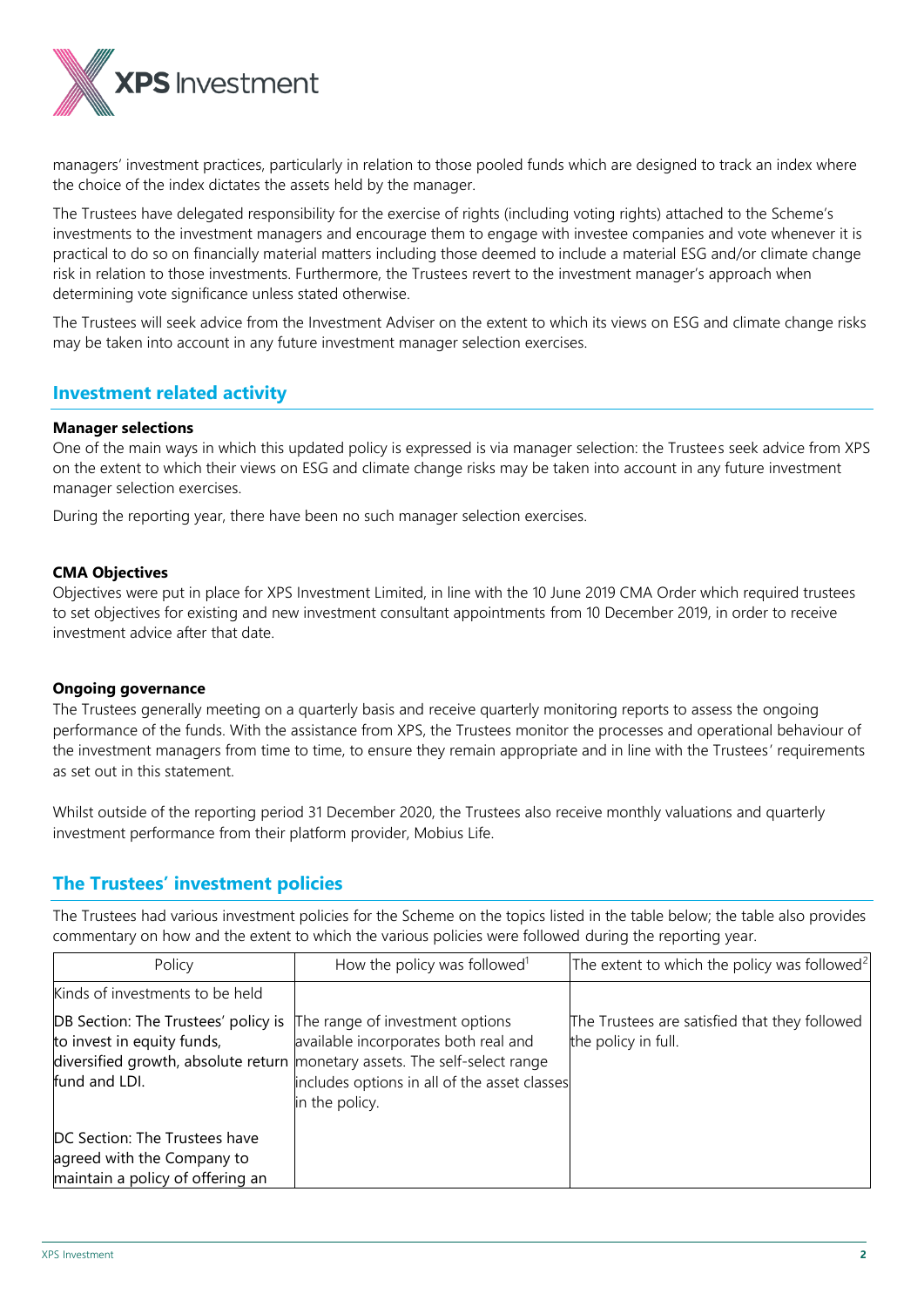

| equity fund, a balanced fund, bond<br>funds, cash fund as well as a<br>property investment.                                                                                                                                              |                                                                                                                                                                                               |                                                                                                                                                                                                                                |  |
|------------------------------------------------------------------------------------------------------------------------------------------------------------------------------------------------------------------------------------------|-----------------------------------------------------------------------------------------------------------------------------------------------------------------------------------------------|--------------------------------------------------------------------------------------------------------------------------------------------------------------------------------------------------------------------------------|--|
| Balance between different<br>investments                                                                                                                                                                                                 |                                                                                                                                                                                               |                                                                                                                                                                                                                                |  |
| The amounts allocated to any<br>individual asset class will be<br>influenced by the choices made by<br>the members.                                                                                                                      | Members' choices were maintained<br>throughout the year.                                                                                                                                      | The Trustees are satisfied that the policy has<br>been followed in respect of all investment<br>options available to members.                                                                                                  |  |
| The Trustees' policy is to ensure<br>that the investment options made<br>available to members hold a<br>suitably diversified range of<br>securities, avoiding an undue<br>concentration of assets.                                       |                                                                                                                                                                                               |                                                                                                                                                                                                                                |  |
| Risks (measurement and                                                                                                                                                                                                                   |                                                                                                                                                                                               | The Trustees are satisfied that they followed                                                                                                                                                                                  |  |
| management)                                                                                                                                                                                                                              | The range of investment options made                                                                                                                                                          | the policy in full although market volatility                                                                                                                                                                                  |  |
| The Trustees have a number of<br>policies in respect of risk                                                                                                                                                                             | available to members includes bond<br>funds, a cash fund and a property fund.                                                                                                                 | also impacted non-equity orientated funds<br>due to the Covid-19 pandemic in March<br>2020.                                                                                                                                    |  |
| management and measurement.                                                                                                                                                                                                              | The Trustees receive quarterly reporting<br>from XPS Pensions Group and Mobius<br>_ife.                                                                                                       | The Trustees have only partially followed this<br>policy as reporting does not cover the<br>managers' approach to risk or provide the<br>Trustees with the underlying exposures to<br>monitor any unintended risk being taken. |  |
| Expected return                                                                                                                                                                                                                          |                                                                                                                                                                                               |                                                                                                                                                                                                                                |  |
| DC scheme: The Trustees' policy is<br>to make available a range of<br>members to maintain the real value who want to take more or less risk.<br>of their fund.                                                                           | The Trustees made a range of<br>investment funds with different risk-which include lifestyle funds. Standalone<br>reward characteristics that will allow funds are also available for members | The Trustees are satisfied that they followed<br>investment options available to membersthe policy in full over the reporting period.                                                                                          |  |
| DB Scheme: The Trustees aim to<br>hold a portfolio of assets that will<br>achieve returns in excess of the<br>investment return indicated in the<br>Statement of Funding Principles<br>without exposing the Scheme to<br>excessive risk. | The DB Scheme is invested in a range of<br>growth and matching assets to deliver<br>investment returns in a risk-controlled<br>way.                                                           |                                                                                                                                                                                                                                |  |
| ESG                                                                                                                                                                                                                                      |                                                                                                                                                                                               |                                                                                                                                                                                                                                |  |
| The Trustees' policy is to delegate<br>the ongoing monitoring and<br>related to climate change to the<br>Plan's Investment Managers.                                                                                                     | The Investment Managers have<br>responsibility for the ongoing<br>management of ESG risks and those monitoring and management of ESG<br>risks and those related to climate<br>change.         | The Trustees are satisfied that it followed the<br>policy in full over the period.                                                                                                                                             |  |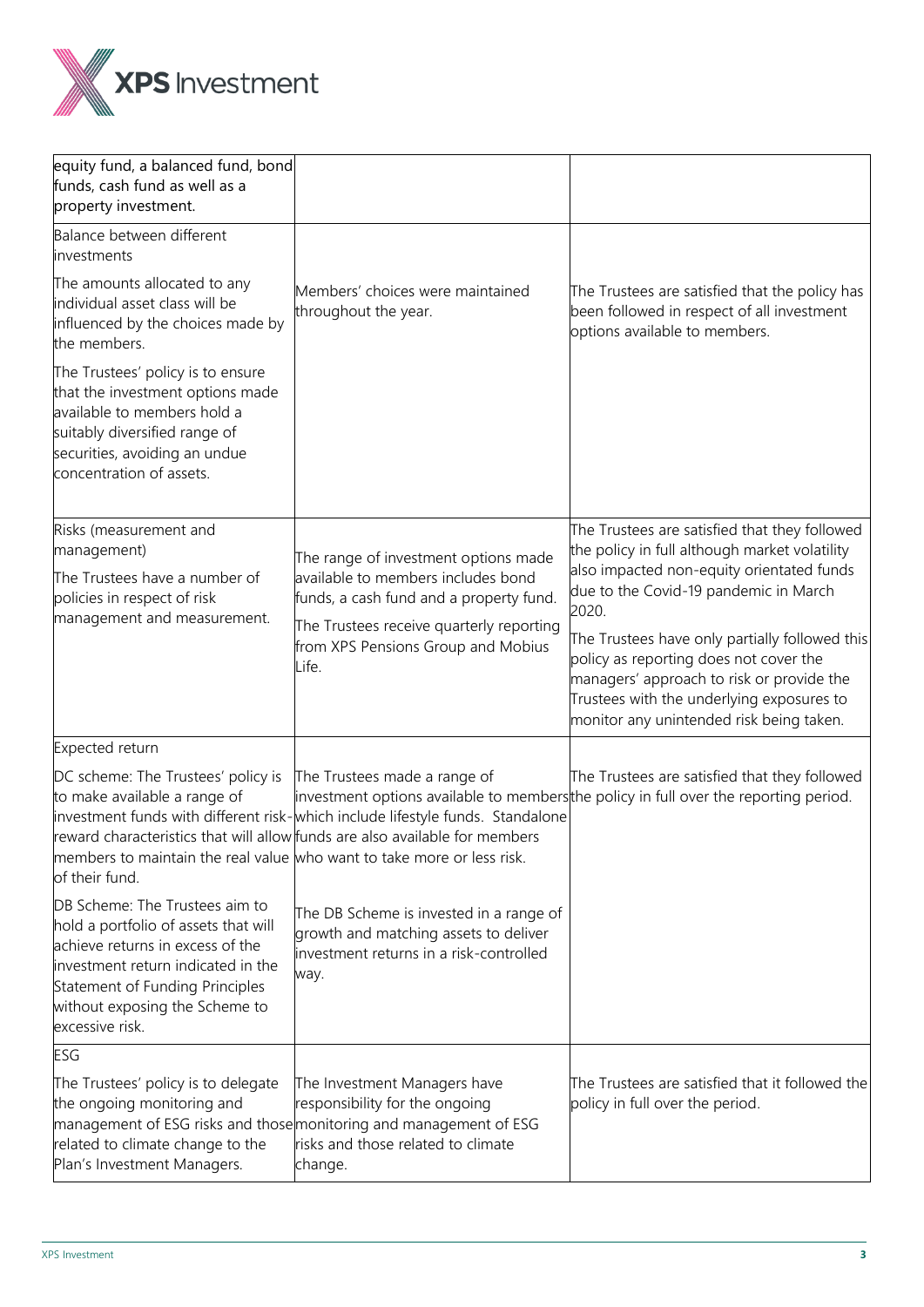

| Non-financial matters                                                                                                                                                                                                                                                                                                      |                                                                                                                                                 |                                                                                                                                                                                  |
|----------------------------------------------------------------------------------------------------------------------------------------------------------------------------------------------------------------------------------------------------------------------------------------------------------------------------|-------------------------------------------------------------------------------------------------------------------------------------------------|----------------------------------------------------------------------------------------------------------------------------------------------------------------------------------|
| The Trustees' policy is to act in the<br>best interests of the beneficiaries of<br>the Scheme when selecting,<br>retaining or realising investments.<br>It has neither sought nor taken into<br>account the beneficiaries' views on<br>risks including (but not limited to)<br>ethical, social and environmental<br>issues | The Trustees seek professional advice in<br>of the Plan to ensure any decisions it<br>makes are in the best interests of Plan<br>beneficiaries. | The Trustees are satisfied that they followed<br>relation to the management of the assets the policy in full in relation to the investment<br>decisions it took over the period. |
| Voting rights                                                                                                                                                                                                                                                                                                              |                                                                                                                                                 |                                                                                                                                                                                  |
| The Trustees have delegated<br>responsibility for the exercise of<br>rights (including voting rights)<br>attached to the Plan's investments<br>to the investment managers                                                                                                                                                  | The underlying investment managers<br>vote in accordance with their internal<br>voting policies.                                                | The Trustees are satisfied that it followed the<br>policy in full over the period.                                                                                               |
| Stewardship/relationship with<br>managers                                                                                                                                                                                                                                                                                  |                                                                                                                                                 |                                                                                                                                                                                  |
| The Trustees' policy is to encourage<br>investment managers to engage<br>with investee companies and vote<br>whenever it is practical to do so on<br>financially material matters<br>including those deemed to include<br>a material ESG and/or climate<br>change risk in relation to those<br>investments.                | The Trustees have yet to engage in any<br>meaningful way with the investment<br>managers.                                                       | The Trustees acknowledge that the policy<br>has not been followed during the reporting<br>vear.                                                                                  |

# **Voting activity**

The main asset class where the investment managers will have voting rights is equities. Through the DB Strategy, the Scheme is directly invested in equities through the LGIM UK Equity Index Fund, LGIM World Equity Index Fund and form part of the multi-asset strategies for the Schroders Diversified Growth Fund and LGIM Multi-Asset Fund. On the DC strategy, the investment in equities is part of the multi-asset strategy in the LGM Multi-Asset (formerly Consensus) Fund. Therefore, a summary of the voting behaviour and most significant votes cast by each of the relevant investment manager organisations is shown below.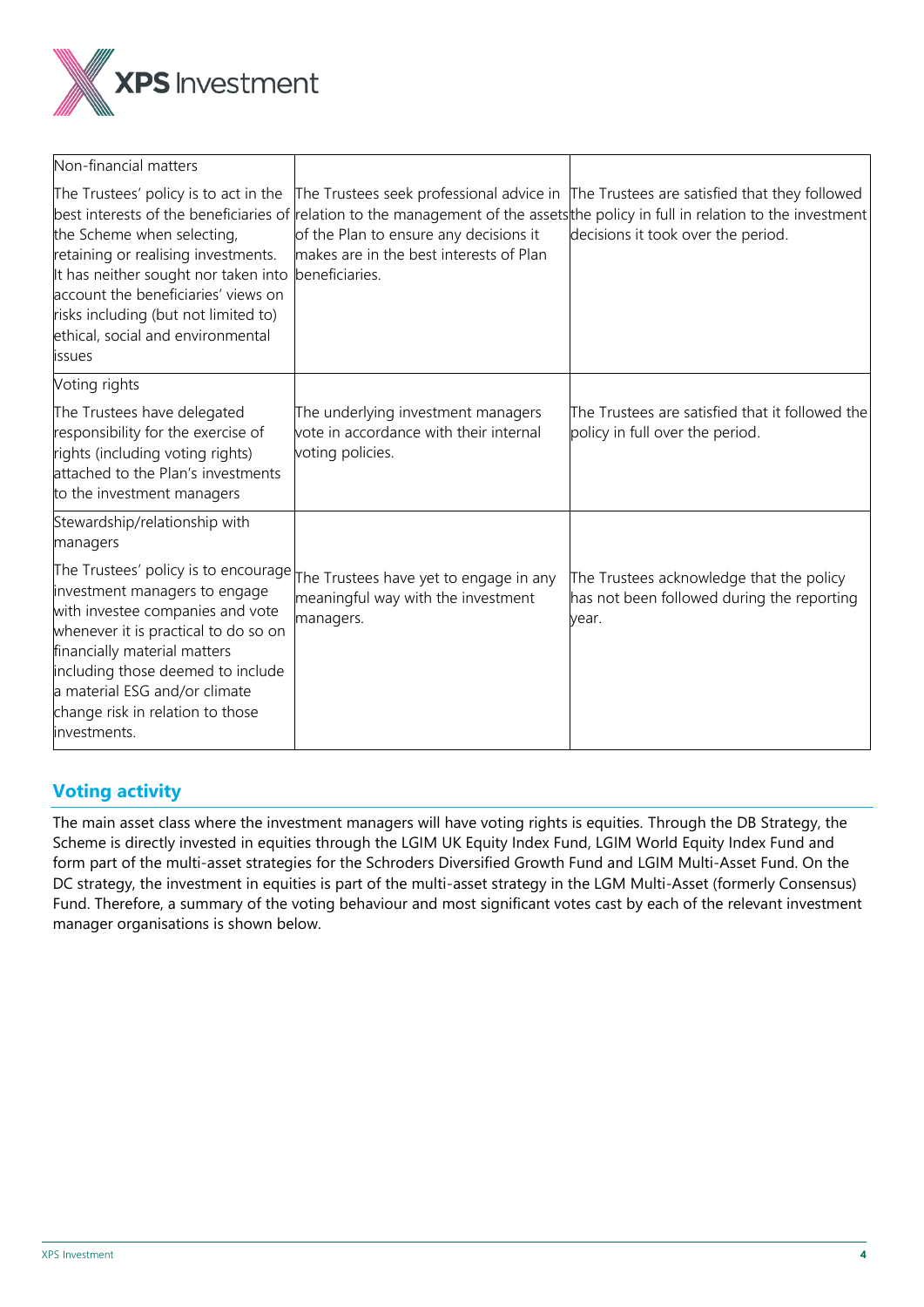

# **DB assets**

# Schroder Investment Managed Limited

| Voting Information                                                                                                                                                                                                                                                                                                                                                                                                                                                                                                                                                                                                                                                                                                                                                                                                        |  |  |  |
|---------------------------------------------------------------------------------------------------------------------------------------------------------------------------------------------------------------------------------------------------------------------------------------------------------------------------------------------------------------------------------------------------------------------------------------------------------------------------------------------------------------------------------------------------------------------------------------------------------------------------------------------------------------------------------------------------------------------------------------------------------------------------------------------------------------------------|--|--|--|
| <b>Schroders Diversified Growth Fund</b>                                                                                                                                                                                                                                                                                                                                                                                                                                                                                                                                                                                                                                                                                                                                                                                  |  |  |  |
| The fund manager has not provided a stewardship code data at present.                                                                                                                                                                                                                                                                                                                                                                                                                                                                                                                                                                                                                                                                                                                                                     |  |  |  |
| The manager voted on 88.8% of resolutions of which they were eligible out of 134 eligible votes.                                                                                                                                                                                                                                                                                                                                                                                                                                                                                                                                                                                                                                                                                                                          |  |  |  |
| Investment Manager Client Consultation Policy on Voting                                                                                                                                                                                                                                                                                                                                                                                                                                                                                                                                                                                                                                                                                                                                                                   |  |  |  |
| In order to maintain the necessary flexibility to meet client needs, local offices at Schroders may determine a voting<br>policy regarding the securities for which they are responsible, subject to agreement with clients as appropriate, and/or<br>addressing local market issues. Clients in the UK will need to contact their usual client services person(s) on whether this<br>is available for the type of investment(s) they hold with Schroders.                                                                                                                                                                                                                                                                                                                                                                |  |  |  |
| Investment Manager Process to determine how to Vote                                                                                                                                                                                                                                                                                                                                                                                                                                                                                                                                                                                                                                                                                                                                                                       |  |  |  |
| Schroders evaluate voting issues arising at their investee companies and, where they have the authority to do so, vote<br>on them in line with their fiduciary responsibilities in what Schroders deem to be the interests of their clients. Schroders<br>utilise company engagement, internal research, investor views and governance expertise to confirm their intention.<br>Further information can be found in their Environmental, Social and Governance Policy for Listed Assets policy:<br>https://www.schroders.com/en/sysglobalassets/global-assets/english/campaign/sustainability/integrity-<br>documents/schroders-esg-policy.pdf                                                                                                                                                                            |  |  |  |
| How does this manager determine what constitutes a 'Significant' Vote?                                                                                                                                                                                                                                                                                                                                                                                                                                                                                                                                                                                                                                                                                                                                                    |  |  |  |
| Schroders consider "most significant" votes as those against company management.                                                                                                                                                                                                                                                                                                                                                                                                                                                                                                                                                                                                                                                                                                                                          |  |  |  |
| Schroders are not afraid to oppose management if they believe that doing so is in the best interests of shareholders and<br>their clients. For example, if Schroders believe a proposal diminishes shareholder rights or if remuneration incentives are<br>not aligned with the company's long-term performance and creation of shareholder value. Such votes against will<br>typically follow an engagement and they will inform the company of their intention to vote against before the meeting,<br>along with their rationale. Where there have been ongoing and significant areas of concerns with a company's<br>performance, Schroders may choose to vote against individuals on the board.<br>However, as active fund managers they usually look to support the management of the companies that they invest in. |  |  |  |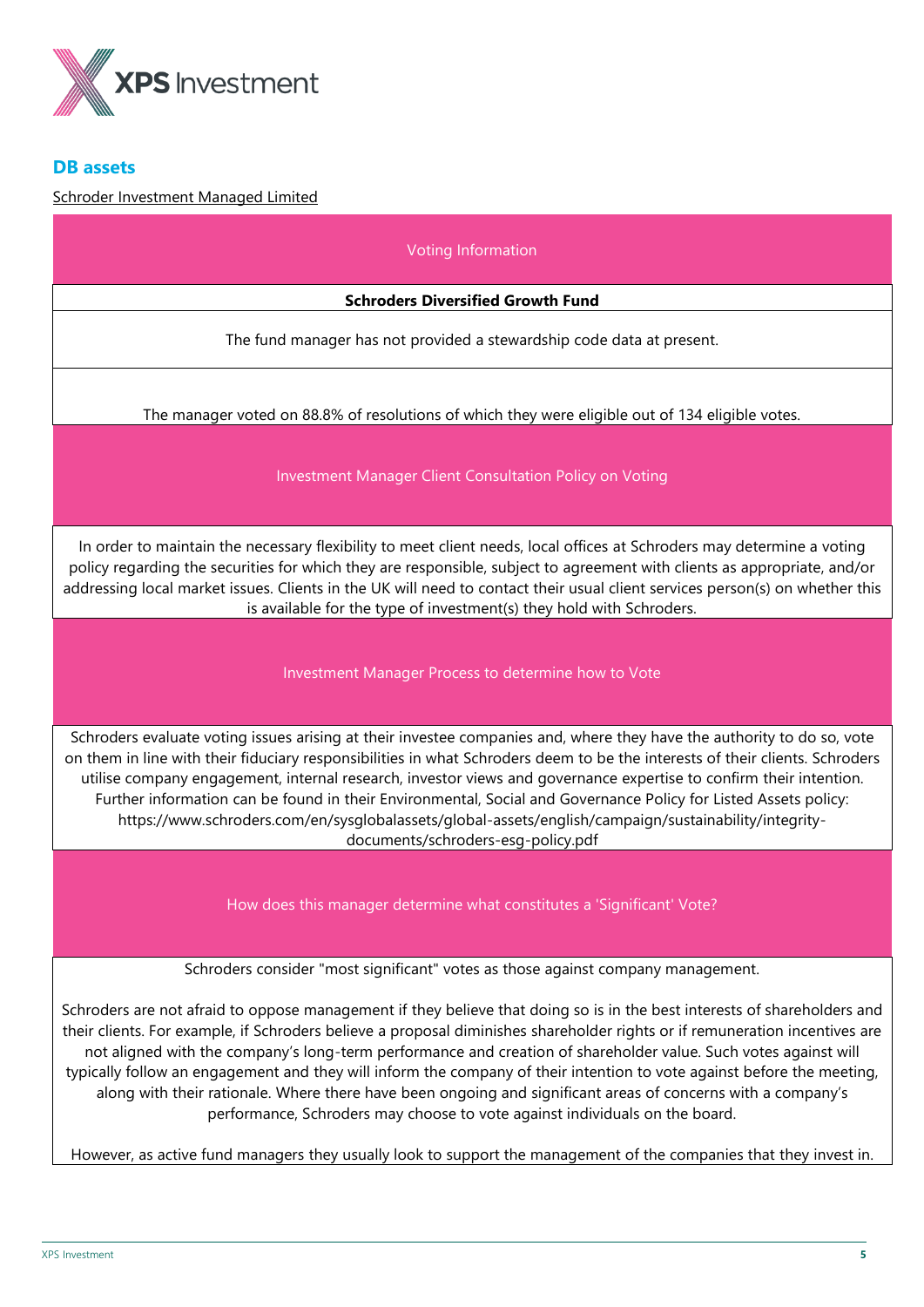

| Where Schroders do not do this, they classify the vote as significant and will disclose the reason behind this to the<br>company and the public.                                                                                                                                                                                                                                                                                                                                                                                                                                                                                                                                                                                                                                                                                                                            |                           |                                                                                                                                                                                                                            |  |  |
|-----------------------------------------------------------------------------------------------------------------------------------------------------------------------------------------------------------------------------------------------------------------------------------------------------------------------------------------------------------------------------------------------------------------------------------------------------------------------------------------------------------------------------------------------------------------------------------------------------------------------------------------------------------------------------------------------------------------------------------------------------------------------------------------------------------------------------------------------------------------------------|---------------------------|----------------------------------------------------------------------------------------------------------------------------------------------------------------------------------------------------------------------------|--|--|
| Does the manager utilise a Proxy Voting System? If so, please detail                                                                                                                                                                                                                                                                                                                                                                                                                                                                                                                                                                                                                                                                                                                                                                                                        |                           |                                                                                                                                                                                                                            |  |  |
| Schroders receive research from both ISS and the Investment Association's Institutional Voting Information Services<br>(IVIS) for upcoming general meetings, however this is only one component that feeds into their voting decisions. In<br>addition to relying on their policies, Schroders will also be informed by company reporting, company engagements,<br>country specific policies, engagements with stakeholders and the views of portfolio managers and analysts.<br>It is important to stress that Schroders own research is also integral to their final voting decision; this will be conducted<br>by both their financial and ESG analysts. For contentious issues, their Corporate Governance specialists will be in deep<br>dialogue with the relevant analysts and portfolio managers to seek their view and better understand the corporate<br>context. |                           |                                                                                                                                                                                                                            |  |  |
|                                                                                                                                                                                                                                                                                                                                                                                                                                                                                                                                                                                                                                                                                                                                                                                                                                                                             |                           |                                                                                                                                                                                                                            |  |  |
| Top 4 Significant Votes during the Period                                                                                                                                                                                                                                                                                                                                                                                                                                                                                                                                                                                                                                                                                                                                                                                                                                   |                           |                                                                                                                                                                                                                            |  |  |
| How did the Investment Manager<br><b>Voting Subject</b><br>Company<br><b>Result</b><br>Vote?                                                                                                                                                                                                                                                                                                                                                                                                                                                                                                                                                                                                                                                                                                                                                                                |                           |                                                                                                                                                                                                                            |  |  |
| <b>Transact Other Business</b>                                                                                                                                                                                                                                                                                                                                                                                                                                                                                                                                                                                                                                                                                                                                                                                                                                              | <b>Against Management</b> | Voted against<br>Company<br>Management                                                                                                                                                                                     |  |  |
|                                                                                                                                                                                                                                                                                                                                                                                                                                                                                                                                                                                                                                                                                                                                                                                                                                                                             |                           |                                                                                                                                                                                                                            |  |  |
| Advisory Vote on Golden<br>Parachutes                                                                                                                                                                                                                                                                                                                                                                                                                                                                                                                                                                                                                                                                                                                                                                                                                                       | Against Management        | Voted against<br>Company<br>Management                                                                                                                                                                                     |  |  |
|                                                                                                                                                                                                                                                                                                                                                                                                                                                                                                                                                                                                                                                                                                                                                                                                                                                                             |                           |                                                                                                                                                                                                                            |  |  |
| Advisory Vote to Ratify Named<br><b>Executive Officers'</b><br>Compensation                                                                                                                                                                                                                                                                                                                                                                                                                                                                                                                                                                                                                                                                                                                                                                                                 | <b>Against Management</b> | Voted against<br>Company<br>Management                                                                                                                                                                                     |  |  |
|                                                                                                                                                                                                                                                                                                                                                                                                                                                                                                                                                                                                                                                                                                                                                                                                                                                                             |                           | Schroders continue to review their voting practices and policies during their ongoing dialogue with their portfolio<br>managers. This has led Schroders to raise the bar on what they consider 'good governance practice.' |  |  |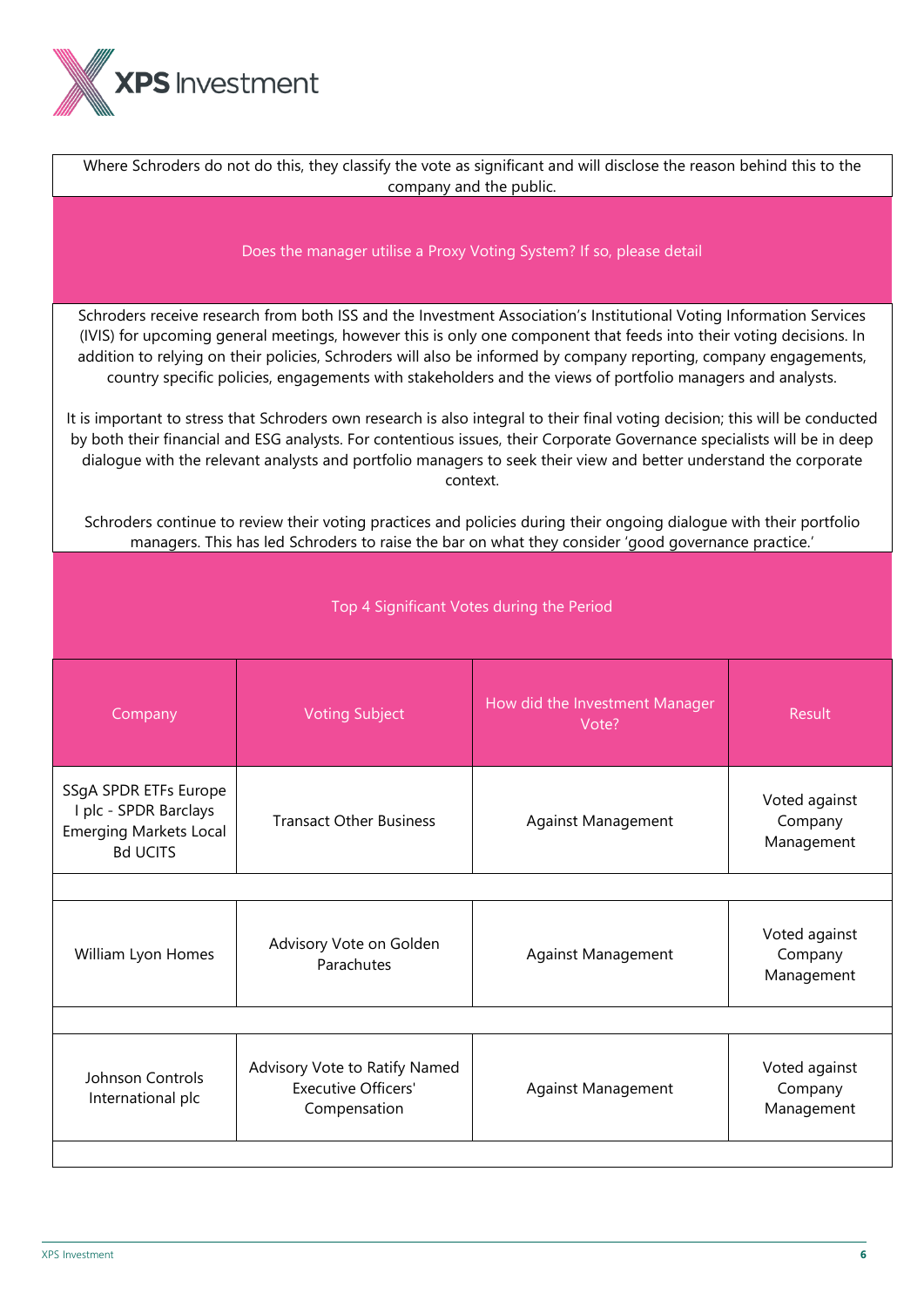

| Toll Brothers, Inc. | Advisory Vote to Ratify Named<br><b>Executive Officers'</b><br>Compensation | Against Management | Voted against<br>Company<br>Management |
|---------------------|-----------------------------------------------------------------------------|--------------------|----------------------------------------|
|                     |                                                                             |                    |                                        |

Schroders categorise a vote as significant where they have voted against the recommendation of management. As at 31 December, Schroders had 4 votes against management votes, these are included in the above table.

# Legal and General Investment Management

| Voting Information                                                                                                                                                                                                                                                                                                                                                                                                                                                                                                                                                                       |  |  |  |
|------------------------------------------------------------------------------------------------------------------------------------------------------------------------------------------------------------------------------------------------------------------------------------------------------------------------------------------------------------------------------------------------------------------------------------------------------------------------------------------------------------------------------------------------------------------------------------------|--|--|--|
| <b>LGIM UK Equity Index Fund</b>                                                                                                                                                                                                                                                                                                                                                                                                                                                                                                                                                         |  |  |  |
| The fund manager has not provided a stewardship code data at present.                                                                                                                                                                                                                                                                                                                                                                                                                                                                                                                    |  |  |  |
| The manager voted on 100.0% of resolutions of which they were eligible out of 12,468 eligible votes.                                                                                                                                                                                                                                                                                                                                                                                                                                                                                     |  |  |  |
| Investment Manager Client Consultation Policy on Voting                                                                                                                                                                                                                                                                                                                                                                                                                                                                                                                                  |  |  |  |
| LGIM's voting and engagement activities are driven by ESG professionals and their assessment of the requirements in<br>these areas seeks to achieve the best outcome for all their clients. LGIM's voting policies are reviewed annually and take<br>into account feedback from their clients.                                                                                                                                                                                                                                                                                           |  |  |  |
| Every year, LGIM holds a stakeholder roundtable event where clients and other stakeholders (civil society, academia, the<br>private sector and fellow investors) are invited to express their views directly to the members of the Investment<br>Stewardship team. The views expressed by attendees during this event form a key consideration as LGIM continue to<br>develop their voting and engagement policies and define strategic priorities in the years ahead. LGIM also take into<br>account client feedback received at regular meetings and/ or ad-hoc comments or enquiries. |  |  |  |
| Investment Manager Process to determine how to Vote                                                                                                                                                                                                                                                                                                                                                                                                                                                                                                                                      |  |  |  |
| All decisions are made by LGIM's Investment Stewardship team and in accordance with their relevant Corporate<br>Governance & Responsible Investment and Conflicts of Interest policy documents which are reviewed annually. Each<br>member of the team is allocated a specific sector globally so that the voting is undertaken by the same individuals who                                                                                                                                                                                                                              |  |  |  |

engage with the relevant company. This ensures LGIM's stewardship approach flows smoothly throughout the engagement and voting process and that engagement is fully integrated into the vote decision process, therefore sending consistent messaging to companies.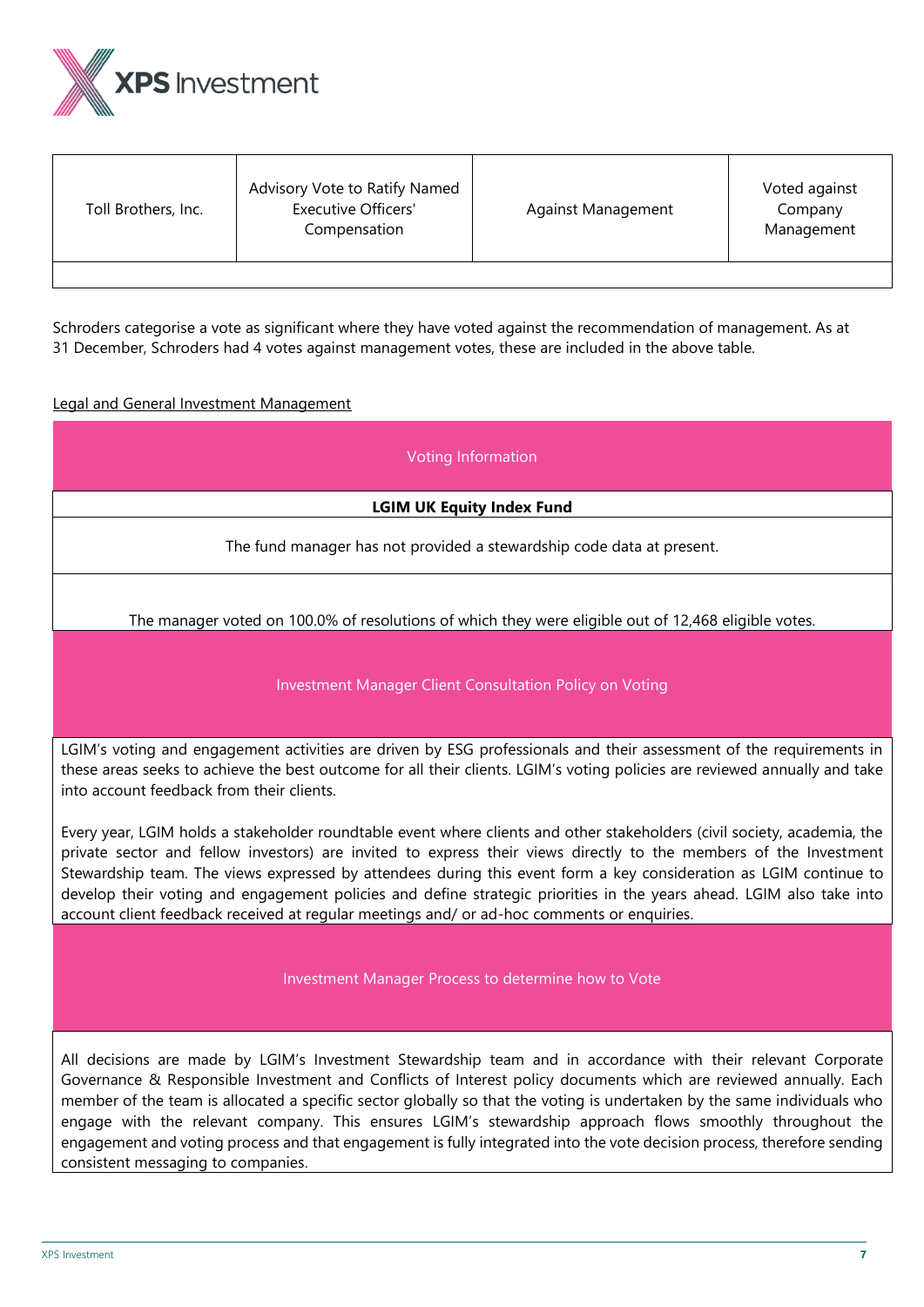

# How does this manager determine what constitutes a 'Significant' Vote?

As regulation on vote reporting has recently evolved with the introduction of the concept of 'significant vote' by the EU Shareholder Rights Directive II, LGIM wants to ensure they continue to help their clients in fulfilling their reporting obligations. LGIM also believe public transparency of their vote activity is critical for their clients and interested parties to hold them to account.

For many years, LGIM has regularly produced case studies and/ or summaries of LGIM's vote positions to clients for what LGIM deemed were 'material votes'. LGIM are evolving their approach in line with the new regulation and are committed to provide their clients access to 'significant vote' information.

In determining significant votes, LGIM's Investment Stewardship team takes into account the criteria provided by the Pensions & Lifetime Savings Association (PLSA) guidance. This includes but is not limited to:

• High profile vote which has such a degree of controversy that there is high client and/ or public scrutiny;

• Significant client interest for a vote: directly communicated by clients to the Investment Stewardship team at LGIM's annual Stakeholder roundtable event, or where LGIM note a significant increase in requests from clients on a particular vote;

- Sanction vote as a result of a direct or collaborative engagement;
- Vote linked to an LGIM engagement campaign, in line with LGIM Investment Stewardship's 5-year ESG priority engagement themes.

LGIM provide information on significant votes in the format of detailed case studies in their quarterly ESG impact report and annual active ownership publications.

The vote information is updated on a daily basis and with a lag of one day after a shareholder meeting is held. LGIM also provide the rationale for all votes cast against management, including votes of support to shareholder resolutions.

If you have any additional questions on specific votes, please note that LGIM publicly discloses its vote instructions on our website at: <https://vds.issgovernance.com/vds/#/MjU2NQ==/>

# Does the manager utilise a Proxy Voting System? If so, please detail

LGIM's Investment Stewardship team uses ISS's 'ProxyExchange' electronic voting platform to electronically vote clients' shares. All voting decisions are made by LGIM and they do not outsource any part of the strategic decisions. LGIM's use of ISS recommendations is purely to augment their own research and proprietary ESG assessment tools. The Investment Stewardship team also uses the research reports of Institutional Voting Information Services (IVIS) to supplement the research reports that LGIM receive from ISS for UK companies when making specific voting decisions.

To ensure their proxy provider votes in accordance with their position on ESG, LGIM have put in place a custom voting policy with specific voting instructions. These instructions apply to all markets globally and seek to uphold what LGIM consider are minimum best practice standards which they believe all companies globally should observe, irrespective of local regulation or practice. LGIM retain the ability in all markets to override any vote decisions, which are based on their custom voting policy. This may happen where engagement with a specific company has provided additional information (for example from direct engagement, or explanation in the annual report) that allows LGIM to apply a qualitative overlay to their voting judgement. LGIM have strict monitoring controls to ensure their votes are fully and effectively executed in accordance with their voting policies by their service provider. This includes a regular manual check of the votes input into the platform, and an electronic alert service to inform LGIM of rejected votes which require further action.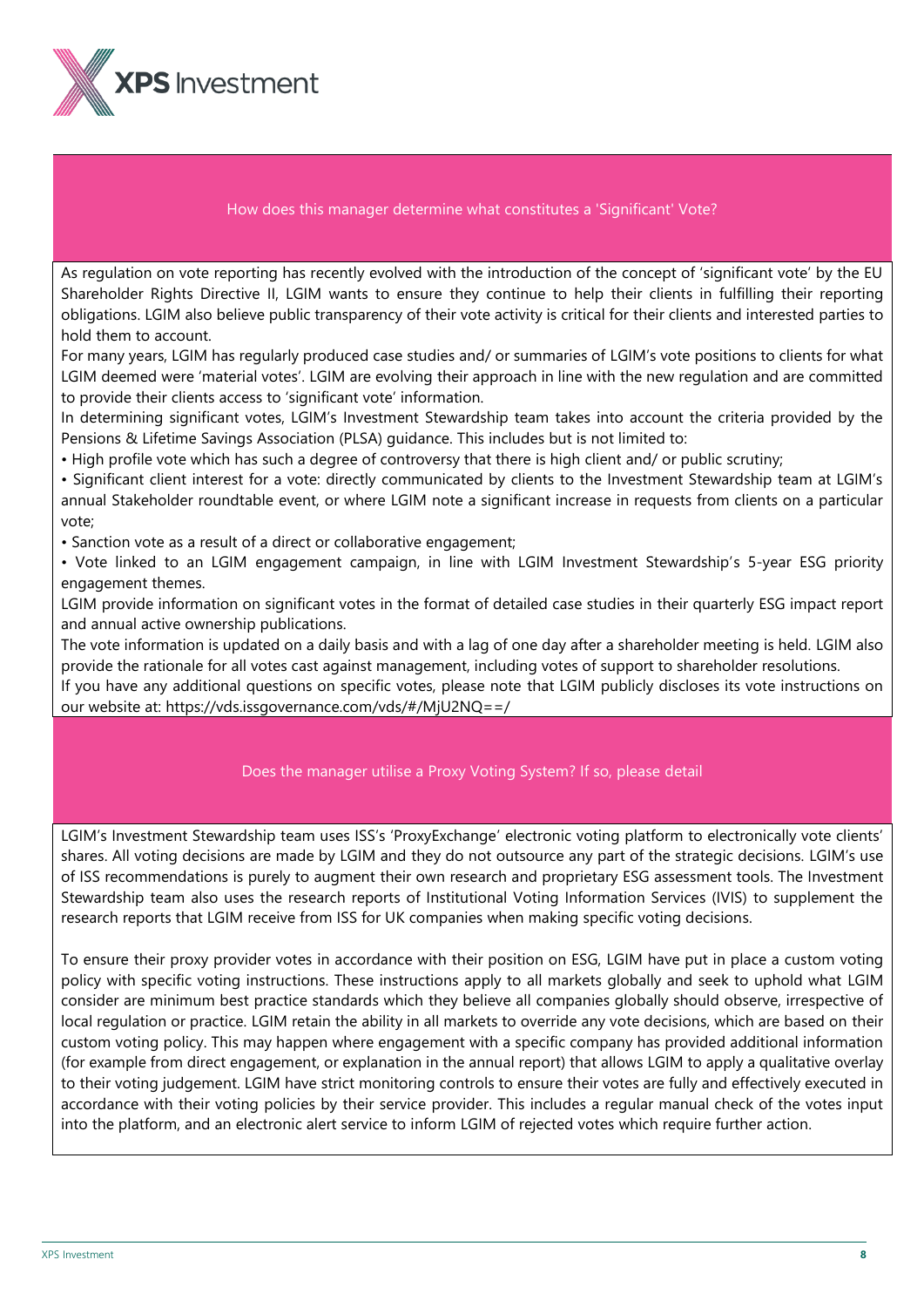

For more information on how LGIM use the services of proxy providers, please refer to the following document available on their website: https://www.lgim.com/landg-assets/lgim/\_document-library/capabilities/how-lgim-uses-proxy-votingservices.pdf

# Top 4 Significant Votes during the Period

| Company                                                | <b>Voting Subject</b>                                                                                                                                       | How did the Investment<br><b>Manager Vote?</b>                                                                                                                                                                                                                                                                                                                                                                                                                          | <b>Result</b>                                                                                                                                                                                                                                                                                                                                                                                                                                                                                   |
|--------------------------------------------------------|-------------------------------------------------------------------------------------------------------------------------------------------------------------|-------------------------------------------------------------------------------------------------------------------------------------------------------------------------------------------------------------------------------------------------------------------------------------------------------------------------------------------------------------------------------------------------------------------------------------------------------------------------|-------------------------------------------------------------------------------------------------------------------------------------------------------------------------------------------------------------------------------------------------------------------------------------------------------------------------------------------------------------------------------------------------------------------------------------------------------------------------------------------------|
| International<br><b>Consolidated Airlines</b><br>Group | Resolution 8: Approve<br>Remuneration Report' was<br>proposed at the company's<br>annual shareholder meeting<br>held on 7 September 2020.                   | LGIM voted against the<br>resolution.                                                                                                                                                                                                                                                                                                                                                                                                                                   | 28.4% of shareholders<br>opposed the remuneration<br>report.                                                                                                                                                                                                                                                                                                                                                                                                                                    |
|                                                        |                                                                                                                                                             |                                                                                                                                                                                                                                                                                                                                                                                                                                                                         |                                                                                                                                                                                                                                                                                                                                                                                                                                                                                                 |
| SIG plc.                                               | 'Resolution 5: Approve one-<br>off payment to Steve Francis'<br>proposed at the company's<br>special shareholder meeting<br>held on 9 July 2020.            | LGIM voted against the<br>resolution.                                                                                                                                                                                                                                                                                                                                                                                                                                   | The resolution passed.<br>However, 44% of<br>shareholders did not support<br>it. LGIM believe that with this<br>level of dissent the company<br>should not go ahead with the<br>payment.                                                                                                                                                                                                                                                                                                        |
|                                                        |                                                                                                                                                             |                                                                                                                                                                                                                                                                                                                                                                                                                                                                         |                                                                                                                                                                                                                                                                                                                                                                                                                                                                                                 |
| Pearson                                                | 'Resolution 1: Amend<br>remuneration policy' was<br>proposed at the company's<br>special shareholder meeting,<br>held on 18 September 2020.                 | LGIM voted against the<br>amendment to the<br>remuneration policy.                                                                                                                                                                                                                                                                                                                                                                                                      | At the EGM, 33% of<br>shareholders voted against<br>the co-investment plan and<br>therefore, by default, the<br>appointment of the new CEO.                                                                                                                                                                                                                                                                                                                                                     |
|                                                        |                                                                                                                                                             |                                                                                                                                                                                                                                                                                                                                                                                                                                                                         |                                                                                                                                                                                                                                                                                                                                                                                                                                                                                                 |
| Plus500 ltd.                                           | 'Resolution 17: Approve<br>Special Bonus Payment to<br>CFO Elad Even-Chen' at the<br>company's special<br>shareholder meeting held on<br>16 September 2020. | LGIM voted against the special<br>bonus based on the belief that<br>such transaction bonuses do<br>not align with the achievement<br>of pre-set targets. Separately,<br>LGIM also voted against an<br>amendment to the company's<br>remuneration policy, which<br>continues to allow for the<br>flexibility to make one-off<br>awards and offers long-term<br>incentives that remain outside<br>best market practice in terms<br>of long-term performance<br>alignment. | Given the level of shareholder<br>dissent, Resolution 17 was<br>withdrawn ahead of the AGM,<br>while all the other resolutions<br>were passed. The company<br>stated that: 'The board and<br>the remuneration committee<br>consider that a bonus is<br>appropriate given the<br>outstanding efforts of [the<br>CFO].'As such, Plus500<br>intends to again propose the<br>resolution for shareholder<br>approval at the EGM to cover<br>2021 director pay (as is<br>required under Israeli law). |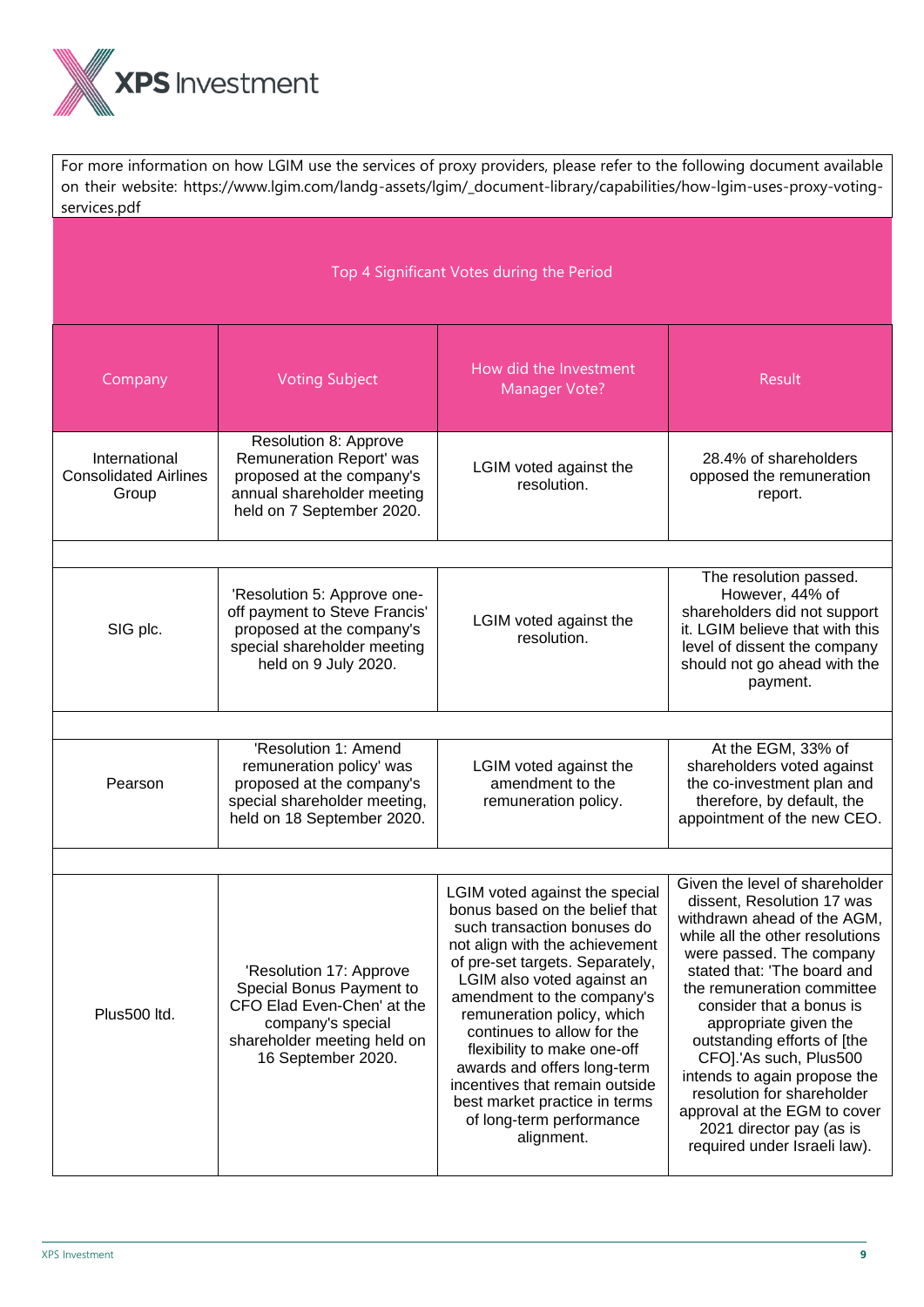

# Voting Information

#### **LGIM World Equity Index Fund**

The fund manager has not provided a stewardship code data at present.

The manager voted on 99.50% of resolutions of which they were eligible out of 39,613 eligible votes.

# Investment Manager Client Consultation Policy on Voting

LGIM's voting and engagement activities are driven by ESG professionals and their assessment of the requirements in these areas seeks to achieve the best outcome for all their clients. LGIM's voting policies are reviewed annually and take into account feedback from their clients.

Every year, LGIM holds a stakeholder roundtable event where clients and other stakeholders (civil society, academia, the private sector and fellow investors) are invited to express their views directly to the members of the Investment Stewardship team. The views expressed by attendees during this event form a key consideration as LGIM continue to develop their voting and engagement policies and define strategic priorities in the years ahead. LGIM also take into account client feedback received at regular meetings and/ or ad-hoc comments or enquiries.

#### Investment Manager Process to determine how to Vote

All decisions are made by LGIM's Investment Stewardship team and in accordance with their relevant Corporate Governance & Responsible Investment and Conflicts of Interest policy documents which are reviewed annually. Each member of the team is allocated a specific sector globally so that the voting is undertaken by the same individuals who engage with the relevant company. This ensures LGIM's stewardship approach flows smoothly throughout the engagement and voting process and that engagement is fully integrated into the vote decision process, therefore sending consistent messaging to companies.

How does this manager determine what constitutes a 'Significant' Vote?

As regulation on vote reporting has recently evolved with the introduction of the concept of 'significant vote' by the EU Shareholder Rights Directive II, LGIM wants to ensure LGIM continue to help their clients in fulfilling their reporting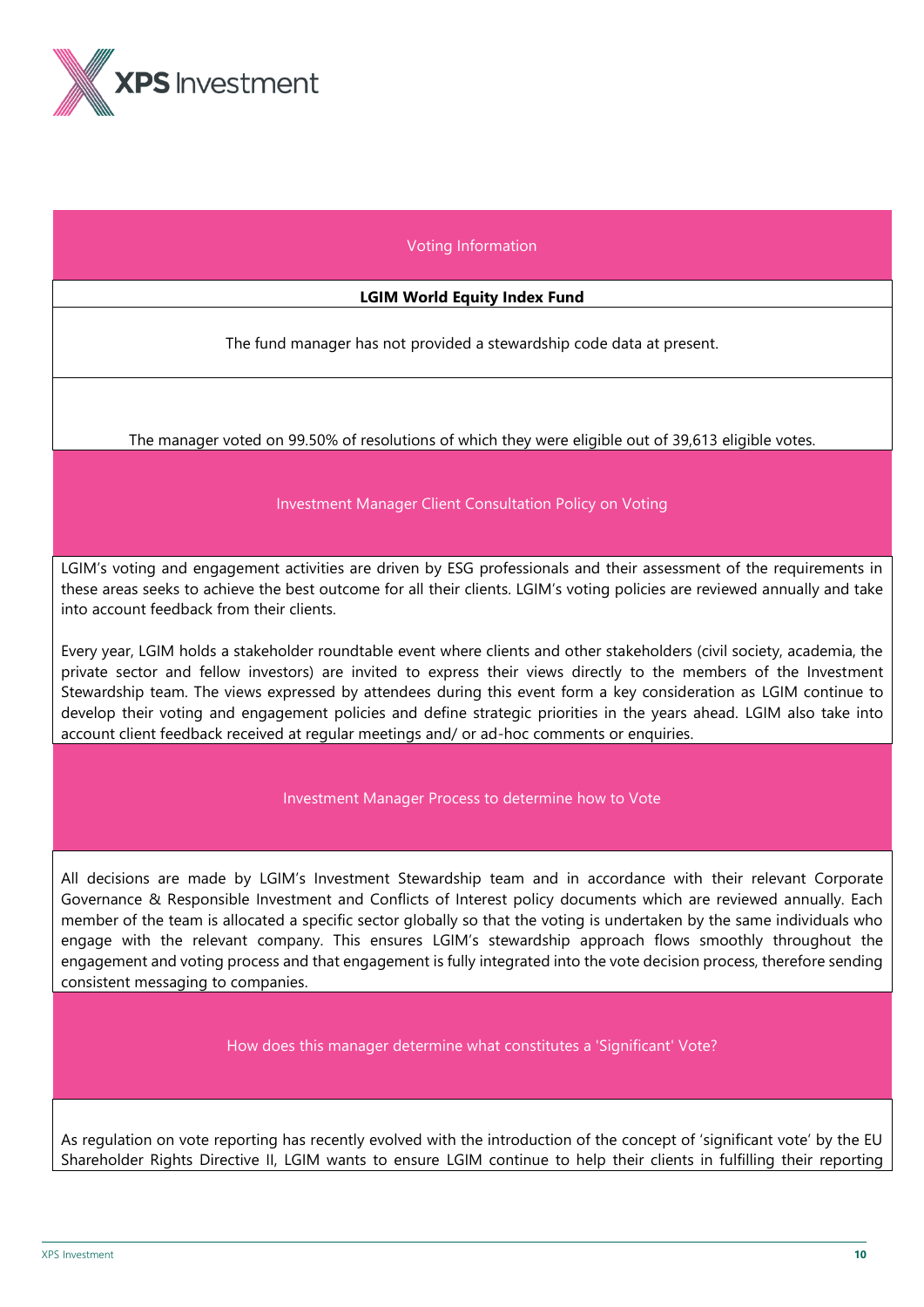

obligations. LGIM also believe public transparency of their vote activity is critical for their clients and interested parties to hold them to account.

For many years, LGIM has regularly produced case studies and/ or summaries of LGIM's vote positions to clients for what LGIM deemed were 'material votes'. LGIM are evolving their approach in line with the new regulation and are committed to provide their clients access to 'significant vote' information.

In determining significant votes, LGIM's Investment Stewardship team takes into account the criteria provided by the Pensions & Lifetime Savings Association (PLSA) guidance. This includes but is not limited to:

• High profile vote which has such a degree of controversy that there is high client and/ or public scrutiny;

• Significant client interest for a vote: directly communicated by clients to the Investment Stewardship team at LGIM's annual Stakeholder roundtable event, or where LGIM note a significant increase in requests from clients on a particular vote;

• Sanction vote as a result of a direct or collaborative engagement;

• Vote linked to an LGIM engagement campaign, in line with LGIM Investment Stewardship's 5-year ESG priority engagement themes.

LGIM provide information on significant votes in the format of detailed case studies in their quarterly ESG impact report and annual active ownership publications.

The vote information is updated on a daily basis and with a lag of one day after a shareholder meeting is held. LGIM also provide the rationale for all votes cast against management, including votes of support to shareholder resolutions.

If you have any additional questions on specific votes, please note that LGIM publicly discloses its vote instructions on their website at: <https://vds.issgovernance.com/vds/#/MjU2NQ==/>

# Does the manager utilise a Proxy Voting System? If so, please detail

LGIM's Investment Stewardship team uses ISS's 'ProxyExchange' electronic voting platform to electronically vote clients' shares. All voting decisions are made by LGIM and they do not outsource any part of the strategic decisions. LGIM's use of ISS recommendations is purely to augment their own research and proprietary ESG assessment tools. The Investment Stewardship team also uses the research reports of Institutional Voting Information Services (IVIS) to supplement the research reports that LGIM receive from ISS for UK companies when making specific voting decisions.

To ensure their proxy provider votes in accordance with their position on ESG, LGIM have put in place a custom voting policy with specific voting instructions. These instructions apply to all markets globally and seek to uphold what LGIM consider are minimum best practice standards which they believe all companies globally should observe, irrespective of local regulation or practice.

LGIM retain the ability in all markets to override any vote decisions, which are based on their custom voting policy. This may happen where engagement with a specific company has provided additional information (for example from direct engagement, or explanation in the annual report) that allows LGIM to apply a qualitative overlay to their voting judgement. LGIM have strict monitoring controls to ensure their votes are fully and effectively executed in accordance with their voting policies by their service provider. This includes a regular manual check of the votes input into the platform, and an electronic alert service to inform LGIM of rejected votes which require further action.

For more information on how LGIM use the services of proxy providers, please refer to the following document available on their website: [https://www.lgim.com/landg-assets/lgim/\\_document-library/capabilities/how-lgim-uses-proxy-voting](https://www.lgim.com/landg-assets/lgim/_document-library/capabilities/how-lgim-uses-proxy-voting-services.pdf)[services.pdf](https://www.lgim.com/landg-assets/lgim/_document-library/capabilities/how-lgim-uses-proxy-voting-services.pdf)

Top 5 Significant Votes during the Period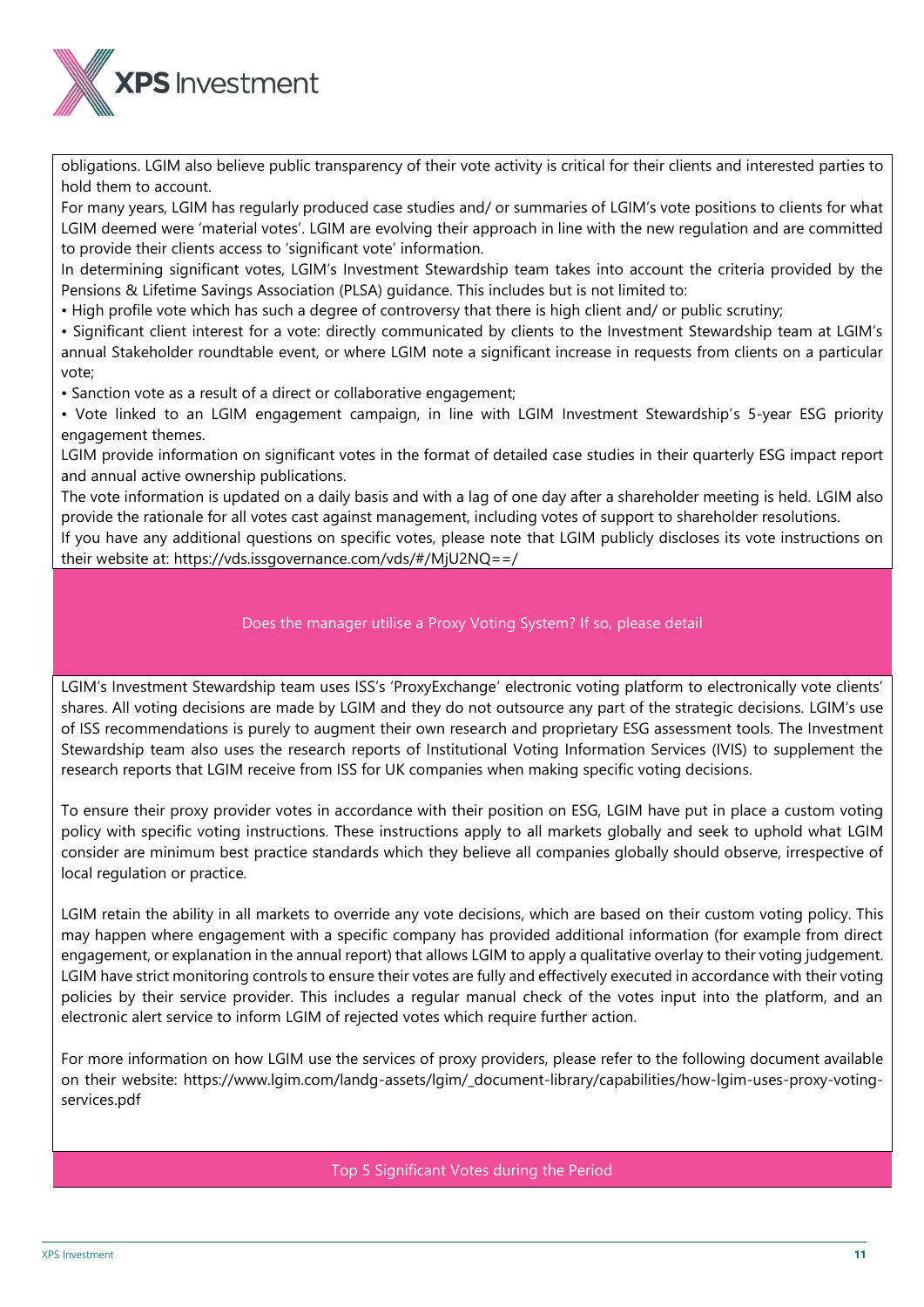

| Company                                                | <b>Voting Subject</b>                                                                                                                     | How did the Investment<br>Manager Vote? | Result                                                                                                                                                                        |  |  |
|--------------------------------------------------------|-------------------------------------------------------------------------------------------------------------------------------------------|-----------------------------------------|-------------------------------------------------------------------------------------------------------------------------------------------------------------------------------|--|--|
| International<br>Consolidated<br><b>Airlines Group</b> | Resolution 8: Approve<br>Remuneration Report' was<br>proposed at the company's<br>annual shareholder meeting<br>held on 7 September 2020. | LGIM voted against the<br>resolution.   | 28.4% of shareholders<br>opposed the remuneration<br>report.                                                                                                                  |  |  |
|                                                        |                                                                                                                                           |                                         |                                                                                                                                                                               |  |  |
| Medtronic plc                                          | Resolution 3 - Advisory Vote to<br><b>Ratify Named Executive</b><br>Officers' Compensation.                                               | LGIM voted against the<br>resolution.   | The voting outcome was as<br>follows: For: 91.73%; against:<br>$8.23\%$ .                                                                                                     |  |  |
|                                                        |                                                                                                                                           |                                         |                                                                                                                                                                               |  |  |
| Olympus<br>Corporation                                 | 'Resolution 3.1: Elect Director<br>Takeuchi, Yasuo' at the<br>company's annual shareholder<br>meeting held on 30 July 2020.               | LGIM voted against the<br>resolution.   | 94.90% of shareholders<br>supported the election of the<br>director.                                                                                                          |  |  |
|                                                        |                                                                                                                                           |                                         |                                                                                                                                                                               |  |  |
| Fast Retailing Co.<br>Limited.                         | Resolution 2.1: Elect Director<br>Yanai Tadashi.                                                                                          | LGIM voted against the<br>resolution.   | Shareholders supported the<br>election of the director.                                                                                                                       |  |  |
|                                                        |                                                                                                                                           |                                         |                                                                                                                                                                               |  |  |
| <b>Cardinal Health</b>                                 | Resolution 3, Advisory Vote to<br><b>Ratify Named Executive</b><br>Officers' Compensation.                                                | LGIM voted against the<br>resolution.   | The resolution encountered a<br>significant amount of oppose<br>votes from shareholders, with<br>38.6% voting against the<br>resolution and 61.4%<br>supporting the proposal. |  |  |

Voting Information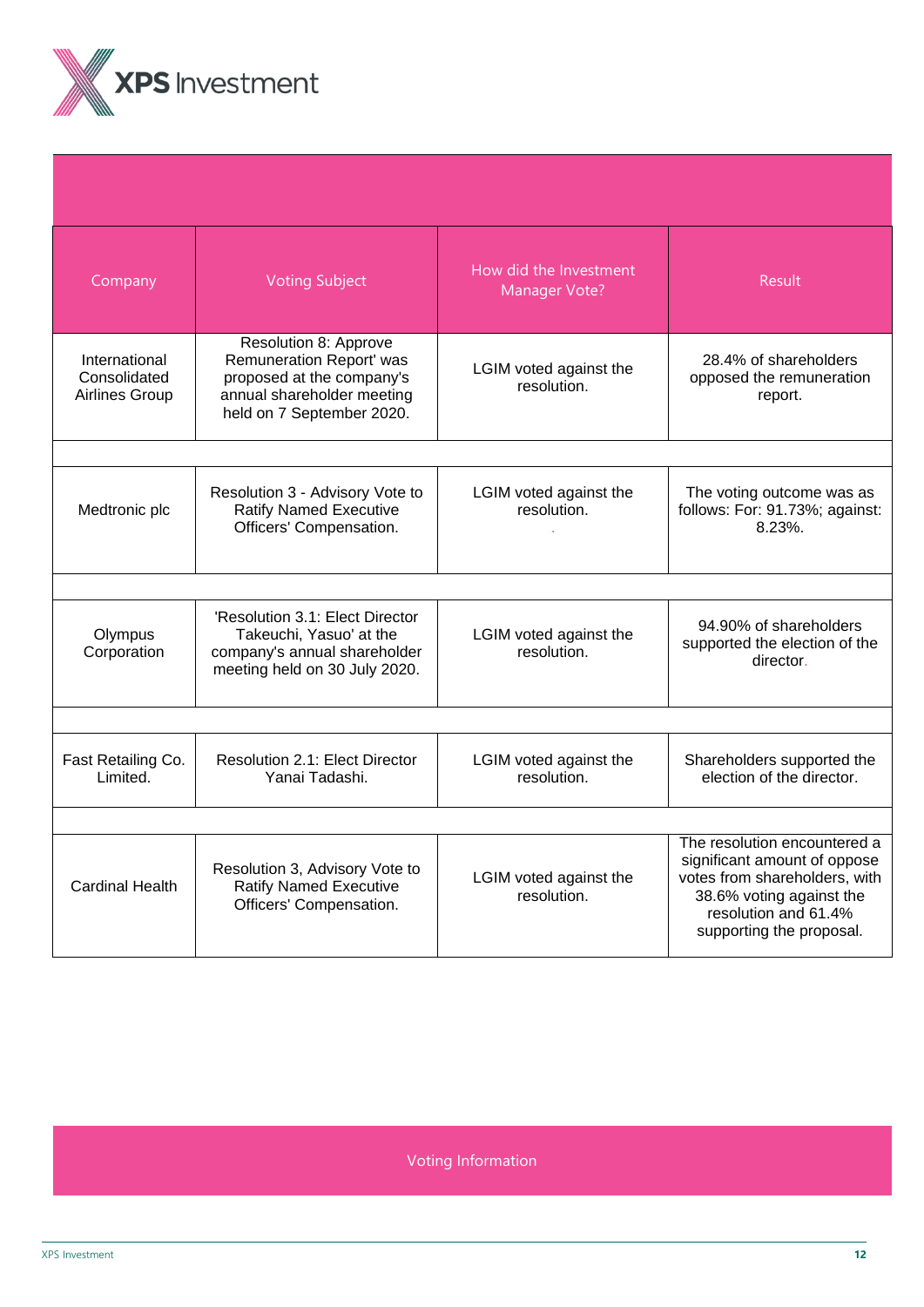

# **LGIM Multi-Asset Fund**

The fund manager has not provided a stewardship code data at present.

# The manager voted on 99.54% of resolutions of which they were eligible out of 111,503 eligible votes.

# Investment Manager Client Consultation Policy on Voting

LGIM's voting and engagement activities are driven by ESG professionals and their assessment of the requirements in these areas seeks to achieve the best outcome for all their clients. LGIM's voting policies are reviewed annually and take into account feedback from their clients.

Every year, LGIM holds a stakeholder roundtable event where clients and other stakeholders (civil society, academia, the private sector and fellow investors) are invited to express their views directly to the members of the Investment Stewardship team. The views expressed by attendees during this event form a key consideration as LGIM continue to develop their voting and engagement policies and define strategic priorities in the years ahead. LGIM also take into account client feedback received at regular meetings and/ or ad-hoc comments or enquiries.

# Investment Manager Process to determine how to Vote

All decisions are made by LGIM's Investment Stewardship team and in accordance with their relevant Corporate Governance & Responsible Investment and Conflicts of Interest policy documents which are reviewed annually. Each member of the team is allocated a specific sector globally so that the voting is undertaken by the same individuals who engage with the relevant company. This ensures LGIM's stewardship approach flows smoothly throughout the engagement and voting process and that engagement is fully integrated into the vote decision process, therefore sending consistent messaging to companies.

# How does this manager determine what constitutes a 'Significant' Vote?

As regulation on vote reporting has recently evolved with the introduction of the concept of 'significant vote' by the EU Shareholder Rights Directive II, LGIM wants to ensure LGIM continue to help their clients in fulfilling their reporting obligations. LGIM also believe public transparency of their vote activity is critical for their clients and interested parties to hold them to account.

For many years, LGIM has regularly produced case studies and/ or summaries of LGIM's vote positions to clients for what LGIM deemed were 'material votes'. LGIM are evolving their approach in line with the new regulation and are committed to provide their clients access to 'significant vote' information.

In determining significant votes, LGIM's Investment Stewardship team takes into account the criteria provided by the Pensions & Lifetime Savings Association (PLSA) guidance. This includes but is not limited to:

• High profile vote which has such a degree of controversy that there is high client and/ or public scrutiny;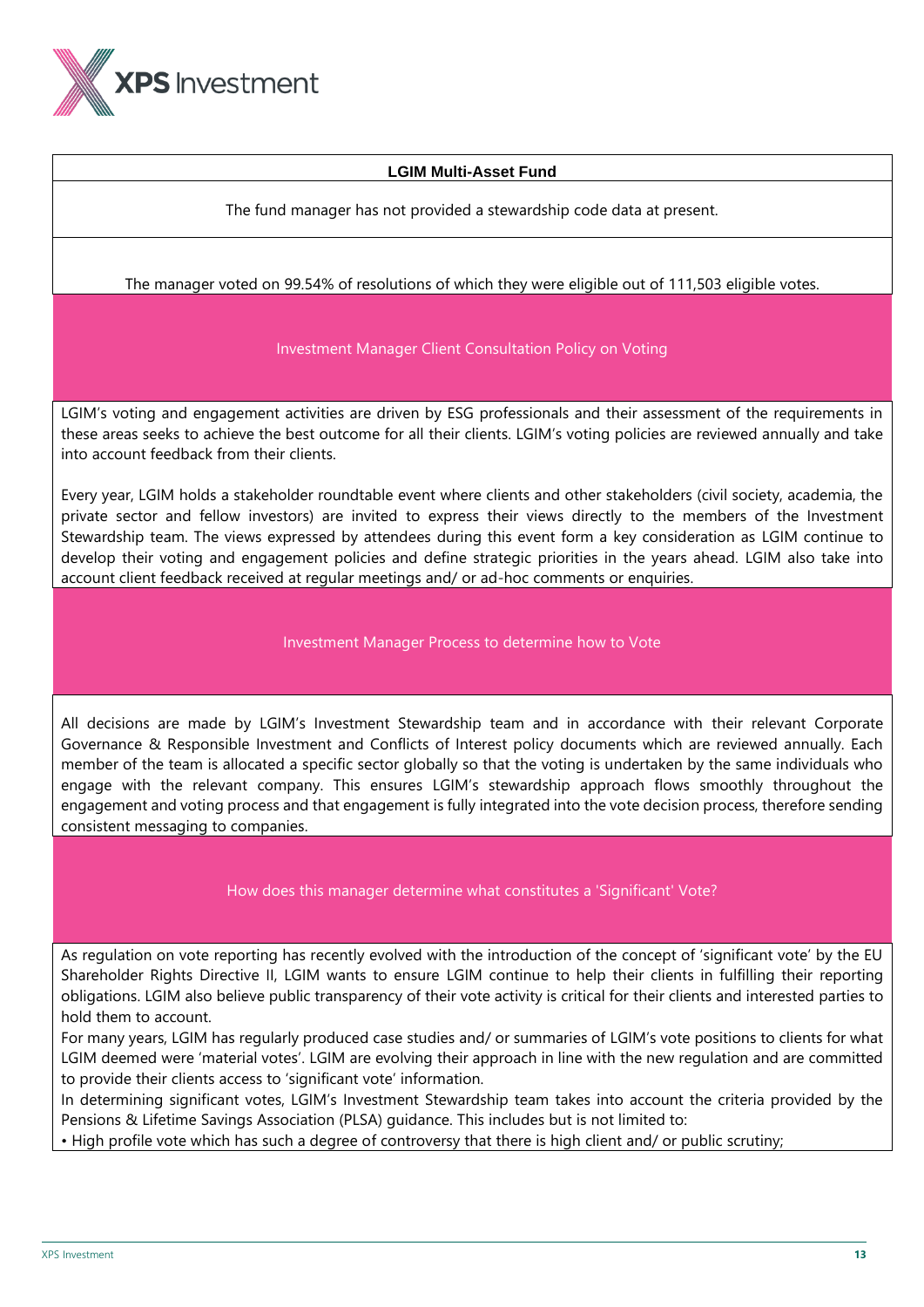

• Significant client interest for a vote: directly communicated by clients to the Investment Stewardship team at LGIM's annual Stakeholder roundtable event, or where LGIM note a significant increase in requests from clients on a particular vote;

• Sanction vote as a result of a direct or collaborative engagement;

• Vote linked to an LGIM engagement campaign, in line with LGIM Investment Stewardship's 5-year ESG priority engagement themes.

LGIM provide information on significant votes in the format of detailed case studies in their quarterly ESG impact report and annual active ownership publications.

The vote information is updated on a daily basis and with a lag of one day after a shareholder meeting is held. LGIM also provide the rationale for all votes cast against management, including votes of support to shareholder resolutions.

If you have any additional questions on specific votes, please note that LGIM publicly discloses its vote instructions on their website at: <https://vds.issgovernance.com/vds/#/MjU2NQ==/>

# Does the manager utilise a Proxy Voting System? If so, please detail

LGIM's Investment Stewardship team uses ISS's 'ProxyExchange' electronic voting platform to electronically vote clients' shares. All voting decisions are made by LGIM and they do not outsource any part of the strategic decisions. LGIM's use of ISS recommendations is purely to augment their own research and proprietary ESG assessment tools. The Investment Stewardship team also uses the research reports of Institutional Voting Information Services (IVIS) to supplement the research reports that LGIM receive from ISS for UK companies when making specific voting decisions.

To ensure their proxy provider votes in accordance with their position on ESG, LGIM have put in place a custom voting policy with specific voting instructions. These instructions apply to all markets globally and seek to uphold what LGIM consider are minimum best practice standards which they believe all companies globally should observe, irrespective of local regulation or practice.

LGIM retain the ability in all markets to override any vote decisions, which are based on their custom voting policy. This may happen where engagement with a specific company has provided additional information (for example from direct engagement, or explanation in the annual report) that allows LGIM to apply a qualitative overlay to their voting judgement. LGIM have strict monitoring controls to ensure their votes are fully and effectively executed in accordance with their voting policies by their service provider. This includes a regular manual check of the votes input into the platform, and an electronic alert service to inform us of rejected votes which require further action.

For more information on how LGIM use the services of proxy providers, please refer to the following document available on their website: https://www.lgim.com/landg-assets/lgim/\_document-library/capabilities/how-lgim-uses-proxy-votingservices.pdf

# Top 5 Significant Votes during the Period

| Company | <b>Voting Subject</b> | How did the Investment Manager<br>Vote? | Result |
|---------|-----------------------|-----------------------------------------|--------|
|         |                       |                                         |        |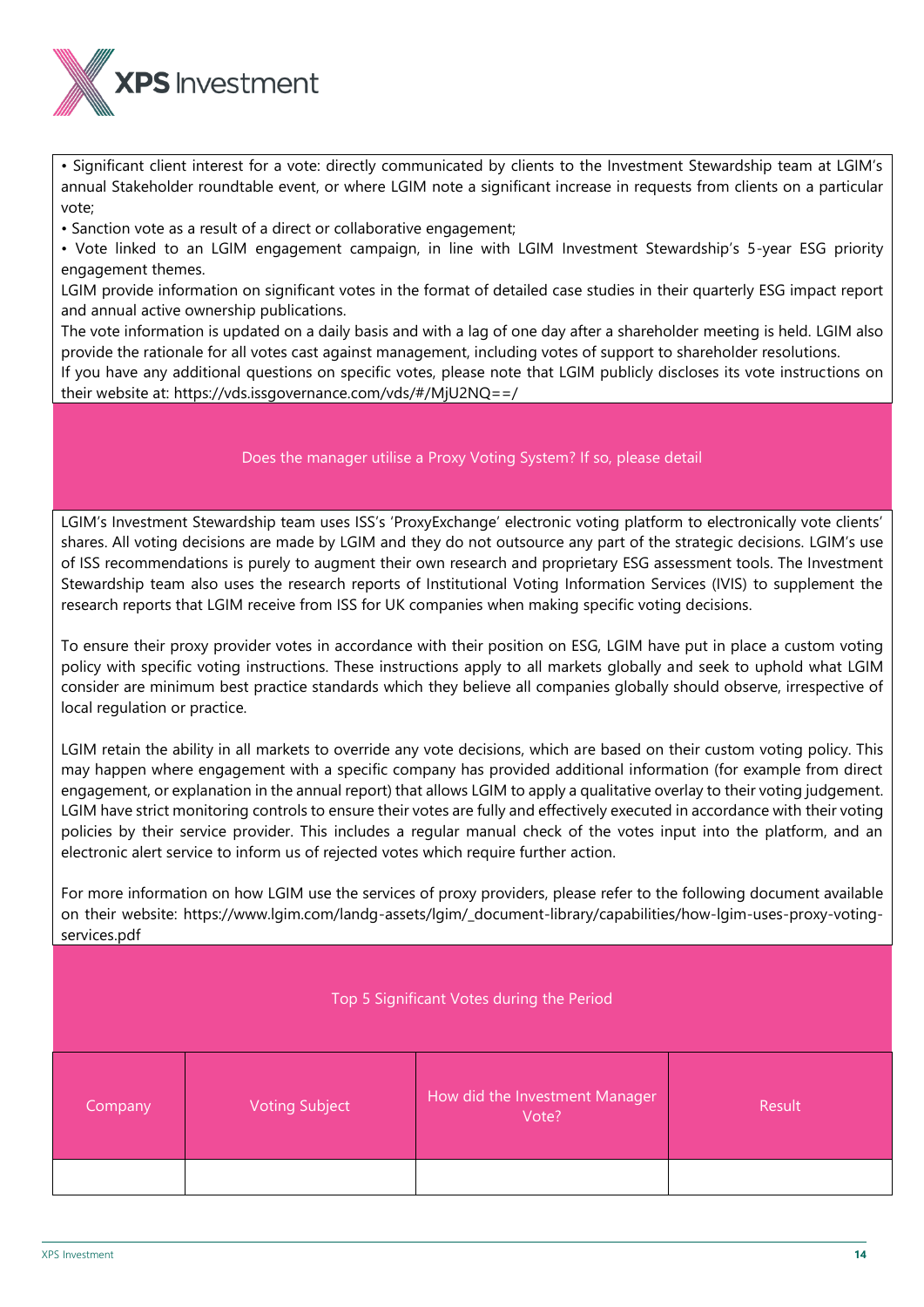

| International<br>Consolidated<br>Airlines Group | Resolution 8: Approve<br>Remuneration Report' was<br>proposed at the company's<br>annual shareholder meeting<br>held on 7 September 2020.                   | LGIM voted against the<br>resolution.                                                                                                                                                                                                                                                                                                                                                                                                                              | 28.4% of shareholders<br>opposed the remuneration<br>report.                                                                                                                                                                                                                                                                                                                                                                                                                                    |
|-------------------------------------------------|-------------------------------------------------------------------------------------------------------------------------------------------------------------|--------------------------------------------------------------------------------------------------------------------------------------------------------------------------------------------------------------------------------------------------------------------------------------------------------------------------------------------------------------------------------------------------------------------------------------------------------------------|-------------------------------------------------------------------------------------------------------------------------------------------------------------------------------------------------------------------------------------------------------------------------------------------------------------------------------------------------------------------------------------------------------------------------------------------------------------------------------------------------|
|                                                 |                                                                                                                                                             |                                                                                                                                                                                                                                                                                                                                                                                                                                                                    |                                                                                                                                                                                                                                                                                                                                                                                                                                                                                                 |
| SIG plc.                                        | 'Resolution 5: Approve one-off<br>payment to Steve Francis'<br>proposed at the company's<br>special shareholder meeting<br>held on 9 July 2020.             | LGIM voted against the<br>resolution.                                                                                                                                                                                                                                                                                                                                                                                                                              | The resolution passed.<br>However, 44% of<br>shareholders did not support<br>it. LGIM believe that with this<br>level of dissent the company<br>should not go ahead with the<br>payment.                                                                                                                                                                                                                                                                                                        |
|                                                 |                                                                                                                                                             |                                                                                                                                                                                                                                                                                                                                                                                                                                                                    |                                                                                                                                                                                                                                                                                                                                                                                                                                                                                                 |
| Pearson                                         | 'Resolution 1: Amend<br>remuneration policy' was<br>proposed at the company's<br>special shareholder meeting,<br>held on 18 September 2020.                 | LGIM voted against the<br>amendment to the remuneration<br>policy.                                                                                                                                                                                                                                                                                                                                                                                                 | At the EGM, 33% of<br>shareholders voted against<br>the co-investment plan and<br>therefore, by default, the<br>appointment of the new CEO.                                                                                                                                                                                                                                                                                                                                                     |
|                                                 |                                                                                                                                                             |                                                                                                                                                                                                                                                                                                                                                                                                                                                                    |                                                                                                                                                                                                                                                                                                                                                                                                                                                                                                 |
| Medtronic plc                                   | Resolution 3 - Advisory Vote to<br><b>Ratify Named Executive</b><br>Officers' Compensation.                                                                 | LGIM voted against the<br>resolution.                                                                                                                                                                                                                                                                                                                                                                                                                              | The voting outcome was as<br>follows: For: 91.73%; against:<br>8.23%.                                                                                                                                                                                                                                                                                                                                                                                                                           |
|                                                 |                                                                                                                                                             |                                                                                                                                                                                                                                                                                                                                                                                                                                                                    |                                                                                                                                                                                                                                                                                                                                                                                                                                                                                                 |
| Plus500 ltd.                                    | 'Resolution 17: Approve<br>Special Bonus Payment to<br>CFO Elad Even-Chen' at the<br>company's special shareholder<br>meeting held on 16 September<br>2020. | LGIM voted against the special<br>bonus based on the belief that<br>such transaction bonuses do not<br>align with the achievement of pre-<br>set targets. Separately, LGIM also<br>voted against an amendment to<br>the company's remuneration<br>policy, which continues to allow<br>for the flexibility to make one-off<br>awards and offers long-term<br>incentives that remain outside<br>best market practice in terms of<br>long-term performance alignment. | Given the level of shareholder<br>dissent, Resolution 17 was<br>withdrawn ahead of the AGM,<br>while all the other resolutions<br>were passed. The company<br>stated that: 'The board and<br>the remuneration committee<br>consider that a bonus is<br>appropriate given the<br>outstanding efforts of [the<br>CFO].'As such, Plus500<br>intends to again propose the<br>resolution for shareholder<br>approval at the EGM to cover<br>2021 director pay (as is<br>required under Israeli law). |

# **DC assets**

Legal and General Investment Management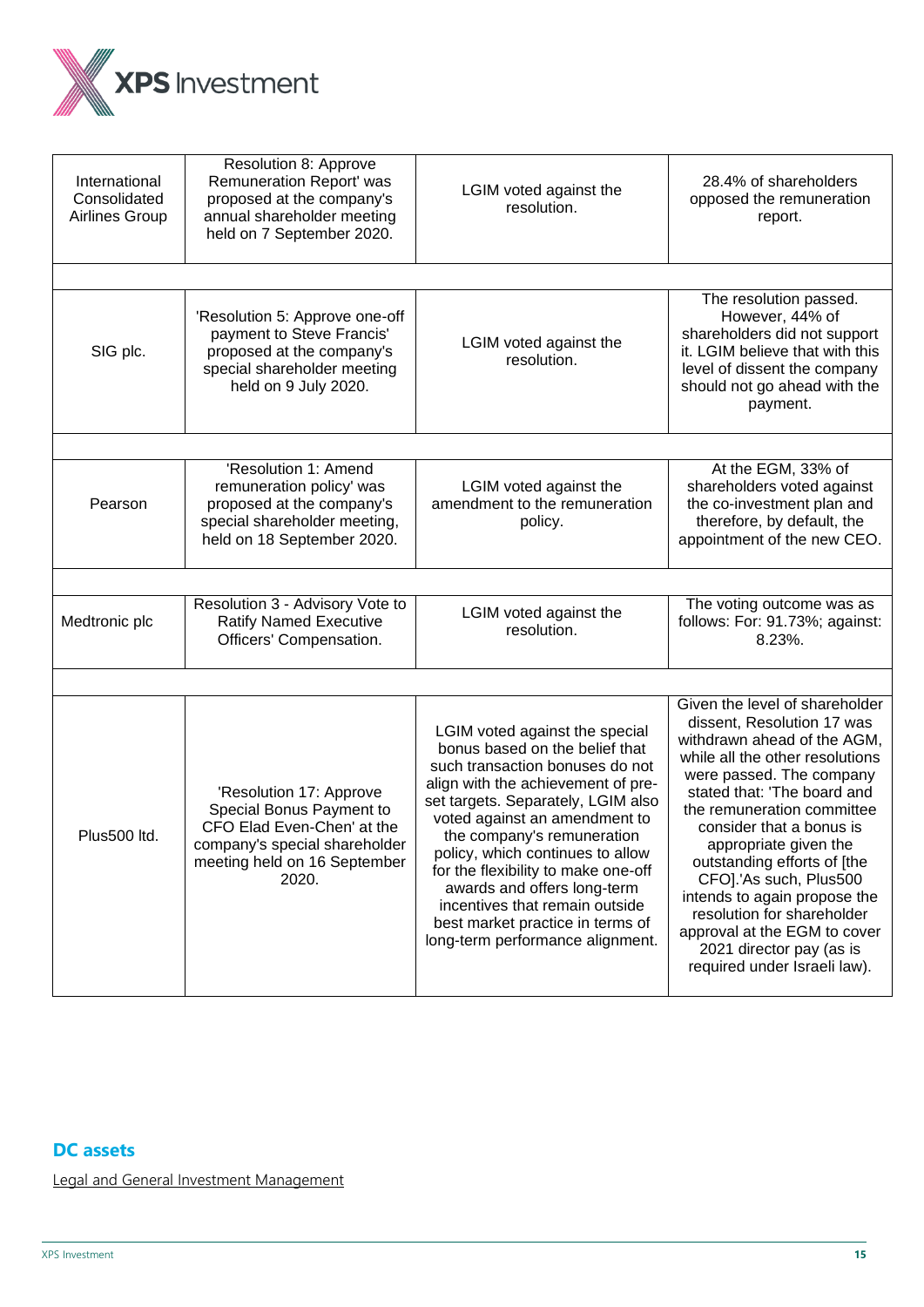

# **Fund Information**

#### **LGIM Multi-Asset Fund**

The fund manager has not provided stewardship code data at present

# The manager voted on 96.54% of resolutions of which they were eligible out of 111,503 eligible votes.

#### **Investment Manager Client Consultation Policy on Voting**

LGIM's voting and engagement activities are driven by ESG professionals and their assessment of the requirements in these areas seeks to achieve the best outcome for all their clients. LGIM's voting policies are reviewed annually and take into account feedback from their clients.

Every year, LGIM holds a stakeholder roundtable event where clients and other stakeholders (civil society, academia, the private sector and fellow investors) are invited to express their views directly to the members of the Investment Stewardship team. The views expressed by attendees during this event form a key consideration as LGIM continue to develop their voting and engagement policies and define strategic priorities in the years ahead. LGIM also take into account client feedback received at regular meetings and/or ad-hoc comments or enquiries.

#### **Investment Manager Process to determine how to Vote**

All decisions are made by LGIM's Investment Stewardship team and in accordance with their relevant Corporate Governance & Responsible Investment and Conflicts of Interest policy documents which are reviewed annually. Each member of the team is allocated a specific sector globally so that the voting is undertaken by the same individuals who engage with the relevant company. This ensures their stewardship approach flows smoothly throughout the engagement and voting process and that engagement is fully integrated into the vote decision process, therefore sending consistent messaging to companies.

#### **How does this manager determine what constitutes a 'Significant' Vote?**

As regulation on vote reporting has recently evolved with the introduction of the concept of 'significant vote' by the EU Shareholder Rights Directive II, LGIM wants to ensure LGIM continue to help their clients in fulfilling their reporting obligations. LGIM also believe public transparency of their vote activity is critical for their clients and interested parties to hold LGIM to account.

For many years, LGIM has regularly produced case studies and/or summaries of LGIM's vote positions to clients for what LGIM deemed were 'material votes'. LGIM are evolving their approach in line with the new regulation and are committed to provide their clients access to 'significant vote' information.

In determining significant votes, LGIM's Investment Stewardship team takes into account the criteria provided by the Pensions & Lifetime Savings Association consultation (PLSA). This includes but is not limited to:

- High profile vote which has such a degree of controversy that there is high client and/or public scrutiny;
- Significant client interest for a vote: directly communicated by clients to the Investment Stewardship team at LGIM's annual Stakeholder roundtable event, or where we note a significant increase in requests from clients on a particular vote;
- Sanction vote as a result of a direct or collaborative engagement;
- Vote linked to an LGIM engagement campaign, in line with LGIM Investment Stewardship's 5-year ESG priority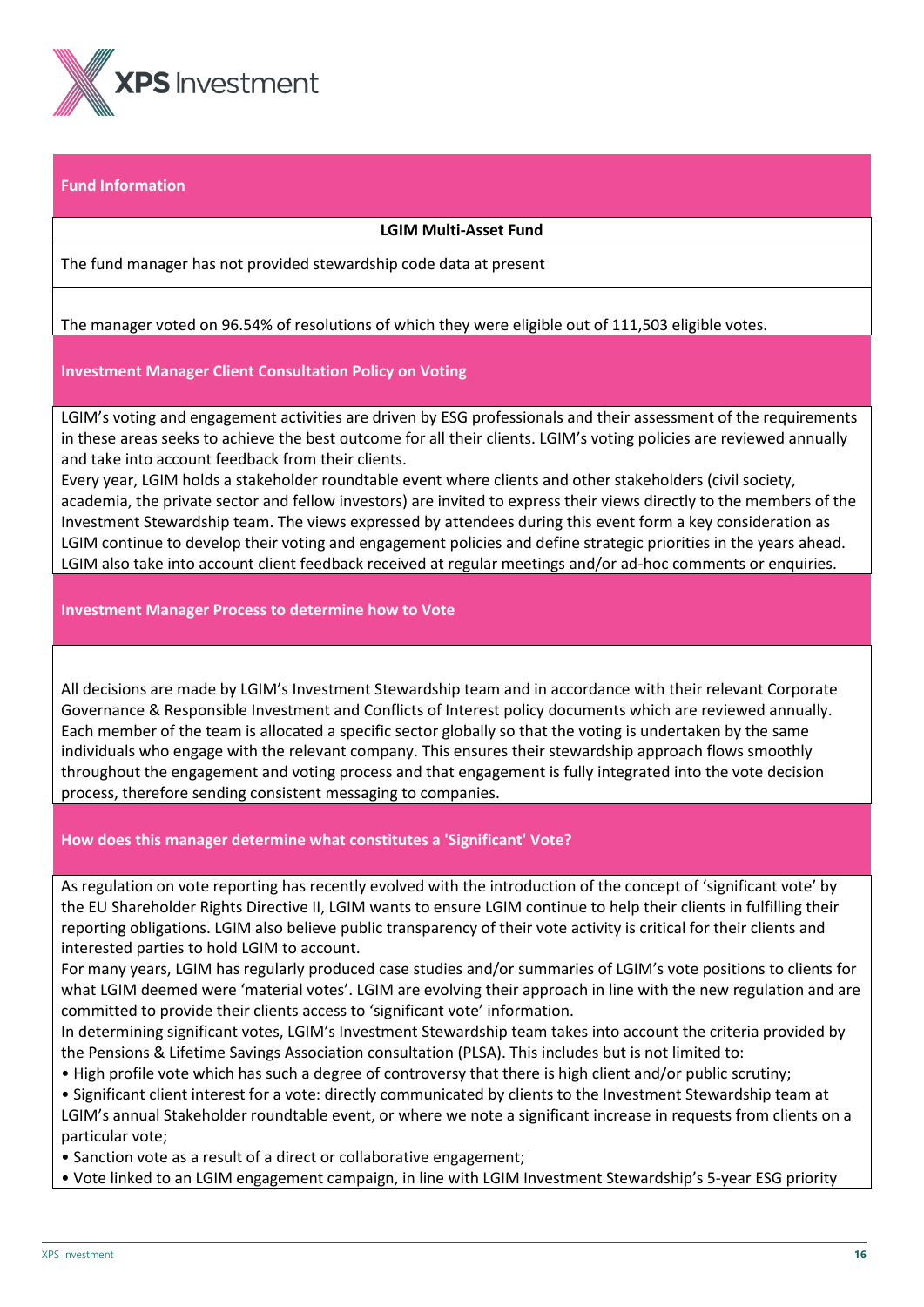

engagement themes.

LGIM will provide information on significant votes in the format of detailed case studies in their quarterly ESG impact report and annual active ownership publications.

If you have any additional questions on specific votes, please note that LGIM publicly disclose their votes for the major markets on their website. The reports are published in a timely manner, at the end of each month and can be used by clients for their external reporting requirements. The voting disclosures can be found by selecting 'Voting Report' on the following page:

http://documentlibrary.lgim.com/litlibrary/lglibrary\_463150.html?req=internal

# **Top 5 Significant Votes during the Period**

| Company                                                    | <b>Voting Subject</b>                                                                                                                                | How did the Investment<br><b>Manager Vote?</b>                           | Result                                                                                                                                                                                                                         |  |
|------------------------------------------------------------|------------------------------------------------------------------------------------------------------------------------------------------------------|--------------------------------------------------------------------------|--------------------------------------------------------------------------------------------------------------------------------------------------------------------------------------------------------------------------------|--|
| <b>Qantas Airways Limited</b>                              | <b>Resolution 3 Approve</b><br>participation of Alan Joyce in<br>the Long-Term Incentive Plan<br><b>Resolution 4 Approve</b><br>Remuneration Report. | <b>LGIM voted against</b><br>resolution 3 and supported<br>resolution 4. | About 90% of<br>shareholders<br>supported resolution<br>3 and 91%<br>supported resolution<br>4. The meeting<br>results highlight<br>LGIM's stronger<br>stance on the topic<br>of executive<br>remuneration, in<br>LGIM's view. |  |
|                                                            |                                                                                                                                                      |                                                                          |                                                                                                                                                                                                                                |  |
| <b>International Consolidated</b><br><b>Airlines Group</b> | Resolution 8: Approve<br>Remuneration Report' was<br>proposed at the company's<br>annual shareholder meeting<br>held on 7 September 2020.            | LGIM voted against the<br>resolution.                                    | 28.4% of<br>shareholders<br>opposed the<br>remuneration report.                                                                                                                                                                |  |
|                                                            |                                                                                                                                                      |                                                                          |                                                                                                                                                                                                                                |  |
| Pearson                                                    | 'Resolution 1: Amend<br>remuneration policy' was<br>proposed at the company's<br>special shareholder meeting,<br>held on 18 September 2020.          | LGIM voted against the<br>amendment to the<br>remuneration policy.       | At the EGM, 33% of<br>shareholders voted<br>against the co-<br>investment plan and<br>therefore, by default,<br>the appointment of<br>the new CEO.                                                                             |  |
|                                                            |                                                                                                                                                      |                                                                          |                                                                                                                                                                                                                                |  |
| SIG plc                                                    | 'Resolution 5: Approve one-off<br>payment to Steve Francis'<br>proposed at the company's<br>special shareholder meeting<br>held on 9 July 2020.      | LGIM voted against the<br>resolution.                                    | The resolution<br>passed. However,<br>44% of shareholders<br>did not support it.<br><b>LGIM</b> believe that<br>with this level of<br>dissent the company<br>should not go ahead<br>with the payment.                          |  |